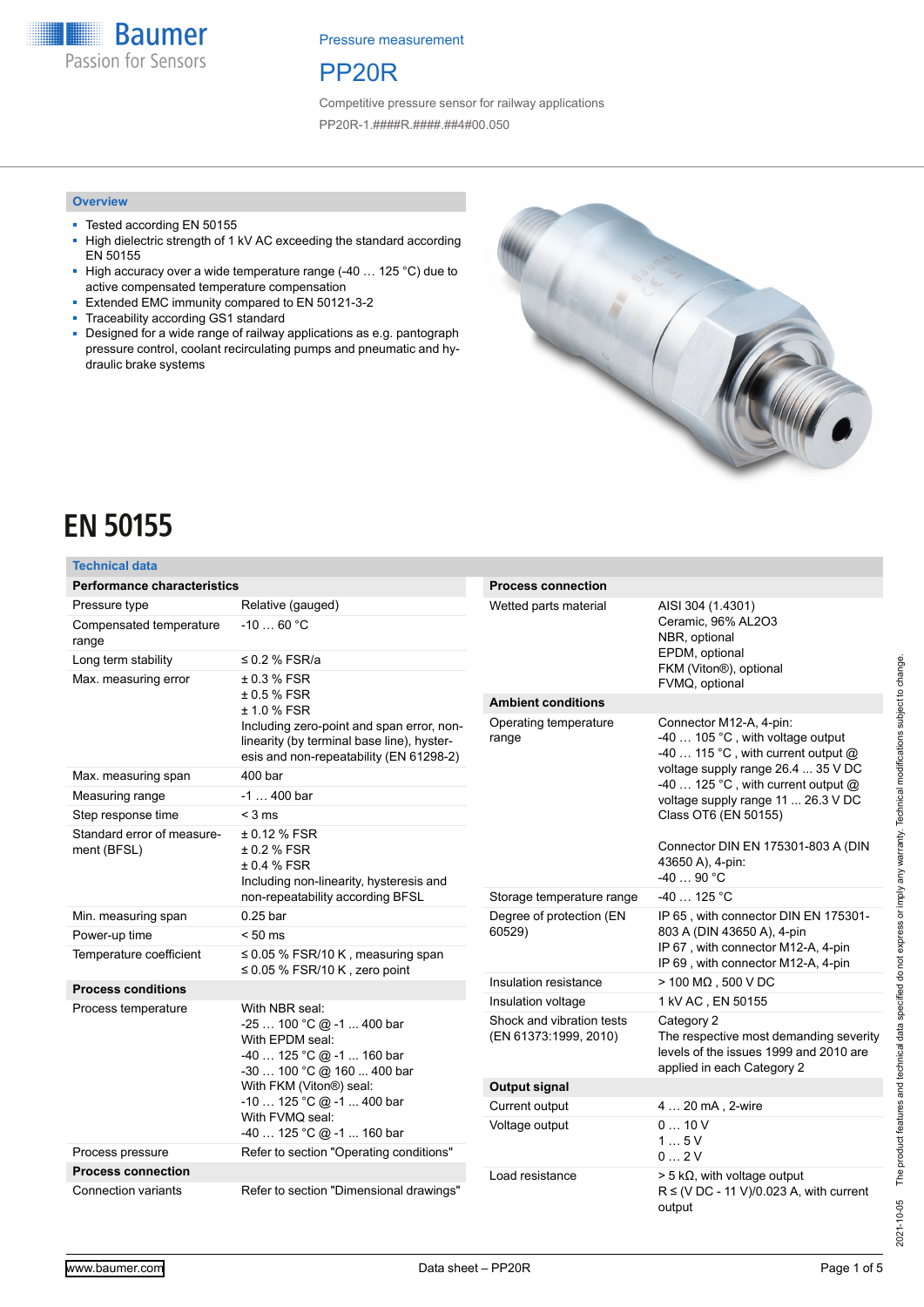

# PP20R

Competitive pressure sensor for railway applications PP20R-1.####R.####.##4#00.050

#### **Technical data**

| Output signal                |                                                                                                               |
|------------------------------|---------------------------------------------------------------------------------------------------------------|
| Short circuit protection     | Yes                                                                                                           |
| <b>Housing</b>               |                                                                                                               |
| Style                        | Compact transmitter                                                                                           |
| Overall size                 | Refer to section "Dimensional drawings"                                                                       |
| Material                     | AISI 304 (1.4301)                                                                                             |
| <b>Electrical connection</b> |                                                                                                               |
| Connector                    | M12-A, 4-pin<br>DIN EN 175301-803 A (DIN 43650 A), 4-<br>pin                                                  |
| Power supply                 |                                                                                                               |
| Voltage supply range         | 11  35 V DC, with current output<br>14  35 V DC, with voltage output<br>24 V DC, according EN 50155, Class S1 |

#### **Factory settings** Output lower limit 3.8 mA Output upper limit 22 mA Damping 0 s Output at sensor fault 23 mA **Compliance and approvals** EMC EN 61326-1 EN 50121-3-2:2016 EN 55011:2009 (Class A) Railway applications EN 50155 Fire protection EN 45545 HL 3

#### **Operating conditions**

|              | <b>Measuring range</b> | <b>Proof pressure</b> | <b>Burst pressure</b> |     |     |
|--------------|------------------------|-----------------------|-----------------------|-----|-----|
|              | (bar)                  | (bar)                 | (bar)                 |     |     |
| 00.25        | 02.5                   | $-11$                 |                       | 4   | 6   |
| 04           | 06                     |                       |                       | 10  | 12  |
| 010          | 02.5                   | 04                    | 06                    | 15  | 20  |
|              | strengthened           | strengthened          | strengthened          |     |     |
| 012          | 016                    |                       |                       | 35  | 50  |
| strengthened |                        |                       |                       |     |     |
| 040          | 060                    |                       |                       | 100 | 120 |
| 0100         |                        |                       |                       | 150 | 200 |
| 0160         |                        |                       |                       | 350 | 500 |
| 0250         | 0400                   |                       |                       | 500 | 650 |

### **Dimensional drawings (mm)**

**Housing**





M12-A, 4-pin DIN EN 175301-803 A (DIN 43650 A), 4-pin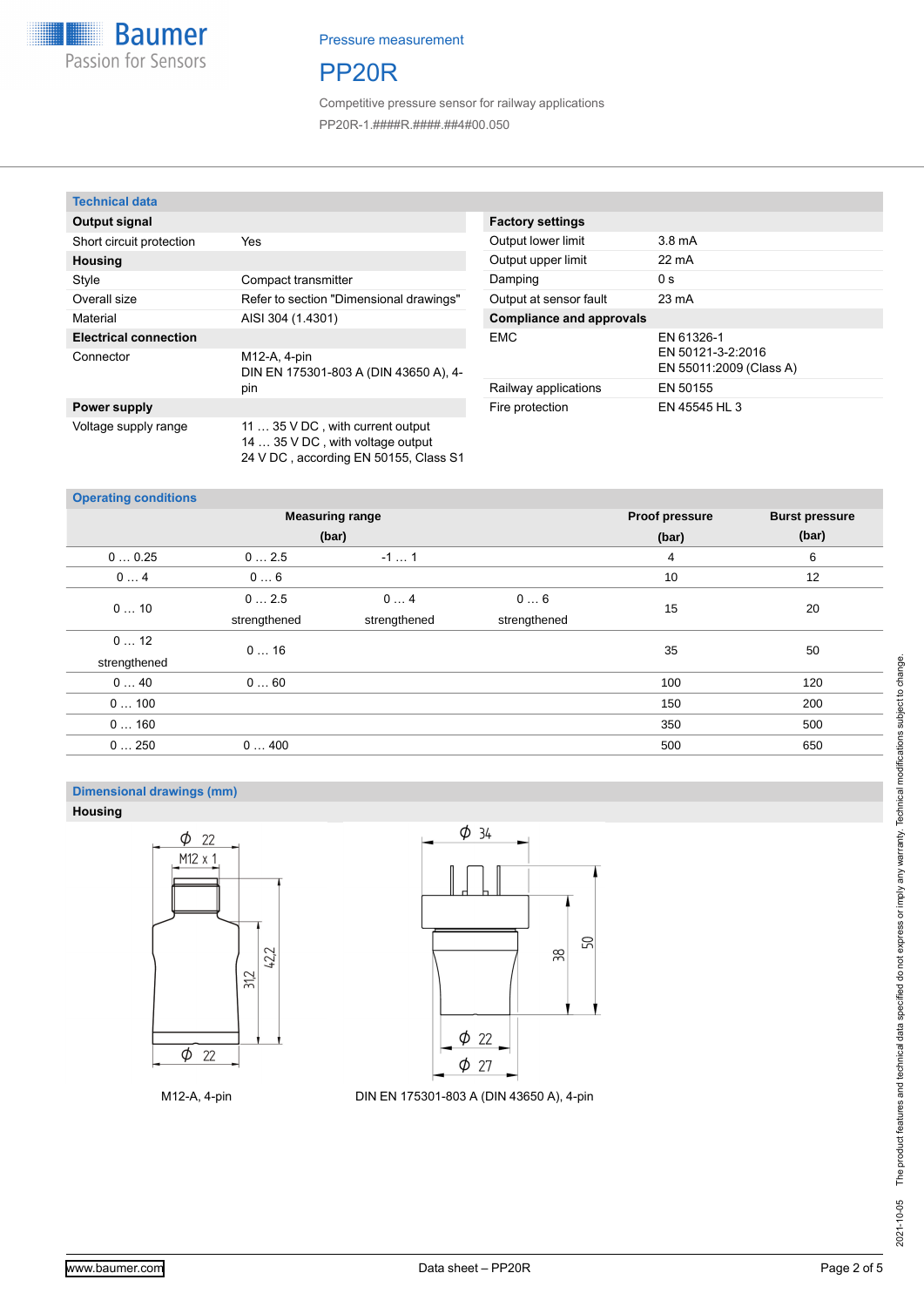

# PP20R

Competitive pressure sensor for railway applications PP20R-1.####R.####.##4#00.050

#### **Dimensional drawings (mm) Process connection**







G 1/4 B EN 837-1 (G30) G 1/2 B EN 837-1 (G31) G 1/4 A DIN 3852-E (G50)





G 1/2 A DIN 3852-E (G51) R 1/4 BSP - Tr (R03)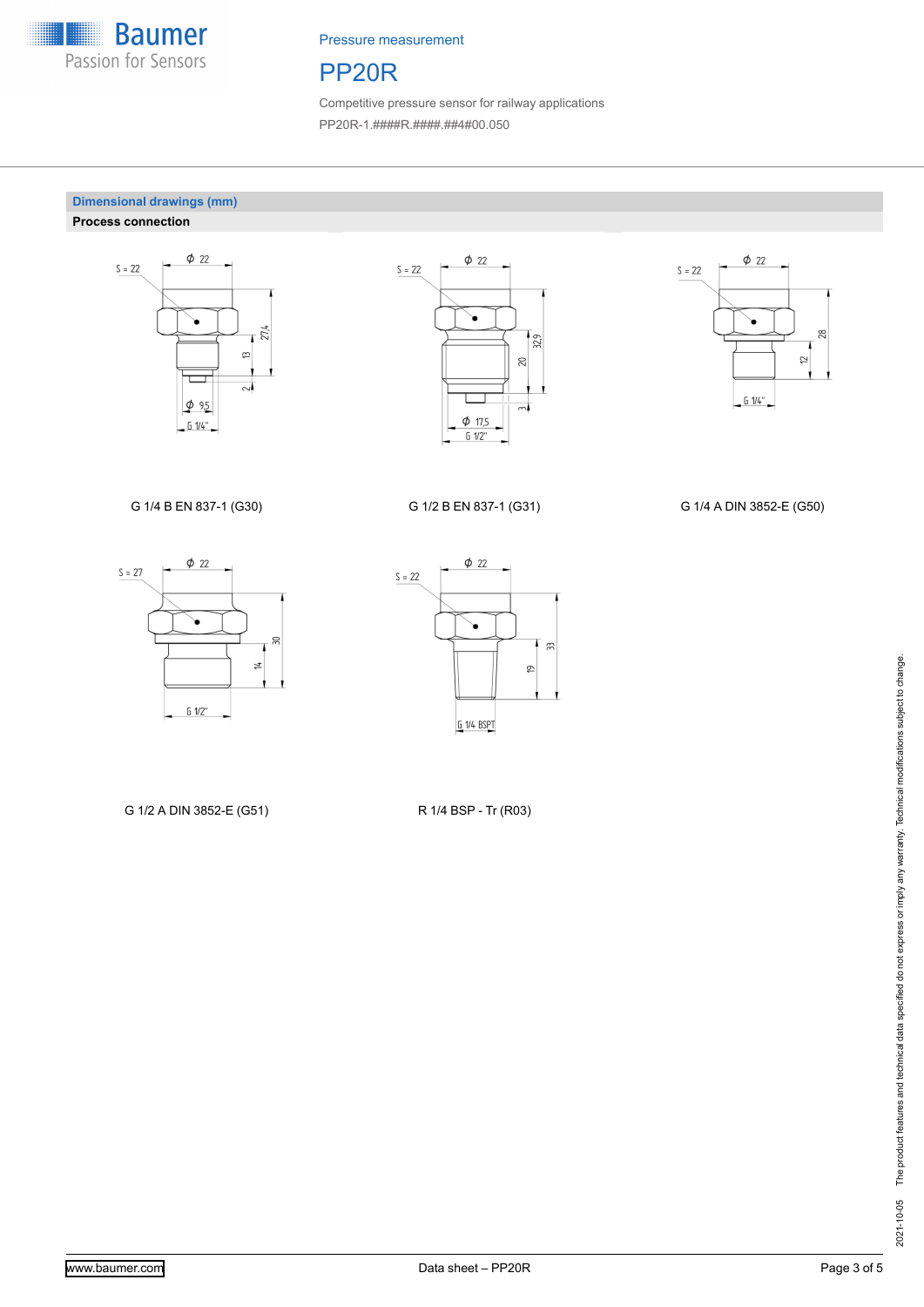

# PP20R

Competitive pressure sensor for railway applications PP20R-1.####R.####.##4#00.050

| <b>Electrical connection</b> |                                   |                              |                                                          |                          |
|------------------------------|-----------------------------------|------------------------------|----------------------------------------------------------|--------------------------|
| <b>Output signal</b>         | <b>Equivalent circuit</b>         | <b>Electrical connection</b> | <b>Function</b>                                          | Pin assignment           |
| 4  20 mA (2-wire)            | $+Vs$<br>$\bigominus$ 4  20 mA    |                              | $+Vs$<br>lout<br><b>Frame Ground</b><br>n.c.             | 3<br>Plug thread<br>2, 4 |
|                              | $\circ$ lout                      |                              | $+Vs$<br>lout<br><b>Frame Ground</b><br>n.c.             | 2<br>Grounding lug<br>3  |
| 0  10 V (3-wire)             | $+Vs$<br><b>Uout</b>              |                              | $+Vs$<br>Uout<br><b>GND (0 V)</b><br><b>Frame Ground</b> | 2, 4<br>3<br>Plug thread |
|                              | $\bigcirc$ 010 V<br>$O$ GND (0 V) | $\frac{2}{3}$                | $+Vs$<br>Uout<br>GND(0 V)<br><b>Frame Ground</b>         | 3<br>2<br>Grounding lug  |

**Ordering information**

**Ordering key - Configuration possibilities see website**

| <u>ordoring koy - ooringuruuon possibilittos see mebsite</u> |                   |      |   |            |              |                   |                             |          |  |                |                |    |  |
|--------------------------------------------------------------|-------------------|------|---|------------|--------------|-------------------|-----------------------------|----------|--|----------------|----------------|----|--|
|                                                              | PP <sub>20R</sub> | $-1$ |   |            |              | . # ### R . ## ## | $\mathcal{L}^{\mathcal{L}}$ | ## $4$ # |  | 0 <sub>0</sub> | $\overline{0}$ | 50 |  |
| <b>Product</b>                                               |                   |      |   |            |              |                   |                             |          |  |                |                |    |  |
|                                                              | PP <sub>20R</sub> |      |   |            |              |                   |                             |          |  |                |                |    |  |
| <b>Housing material</b>                                      |                   |      |   |            |              |                   |                             |          |  |                |                |    |  |
| SS 1.4301 AISI 304                                           |                   | 1    |   |            |              |                   |                             |          |  |                |                |    |  |
| <b>Accuracy</b>                                              |                   |      |   |            |              |                   |                             |          |  |                |                |    |  |
| ±1.0 % FS                                                    |                   |      | 1 |            |              |                   |                             |          |  |                |                |    |  |
| ±0.5 % FS                                                    |                   |      | 3 |            |              |                   |                             |          |  |                |                |    |  |
| ±0.3 % FS                                                    |                   |      | B |            |              |                   |                             |          |  |                |                |    |  |
| <b>Measuring range</b>                                       |                   |      |   |            |              |                   |                             |          |  |                |                |    |  |
| $00.25$ bar (EN)                                             |                   |      |   | <b>B10</b> |              |                   |                             |          |  |                |                |    |  |
| $0 2.5$ bar (EN)                                             |                   |      |   | <b>B18</b> |              |                   |                             |          |  |                |                |    |  |
| 0  2.5 bar (EN), strenghtened                                |                   |      |   | BA8        |              |                   |                             |          |  |                |                |    |  |
| $04$ bar (EN)                                                |                   |      |   | <b>B19</b> |              |                   |                             |          |  |                |                |    |  |
| 0  4 bar (EN), strengthened                                  |                   |      |   | BA9        |              |                   |                             |          |  |                |                |    |  |
| 012 bar (EN), strenghtened                                   |                   |      |   | <b>BAK</b> |              |                   |                             |          |  |                |                |    |  |
| $06$ bar (EN)                                                |                   |      |   | <b>B20</b> |              |                   |                             |          |  |                |                |    |  |
| 0  6 bar (EN), strengthened                                  |                   |      |   | BA0        |              |                   |                             |          |  |                |                |    |  |
| $0 10$ bar (EN)                                              |                   |      |   | <b>B22</b> |              |                   |                             |          |  |                |                |    |  |
| $0 16$ bar (EN)                                              |                   |      |   | <b>B24</b> |              |                   |                             |          |  |                |                |    |  |
| $040$ bar (EN)                                               |                   |      |   | <b>B27</b> |              |                   |                             |          |  |                |                |    |  |
| $060$ bar (EN)                                               |                   |      |   | <b>B29</b> |              |                   |                             |          |  |                |                |    |  |
| 0  100 bar (EN)                                              |                   |      |   | <b>B31</b> |              |                   |                             |          |  |                |                |    |  |
| $0 160$ bar (EN)                                             |                   |      |   | <b>B33</b> |              |                   |                             |          |  |                |                |    |  |
| 0  250 bar (EN)                                              |                   |      |   | <b>B35</b> |              |                   |                             |          |  |                |                |    |  |
| $0400$ bar (EN)                                              |                   |      |   | <b>B38</b> |              |                   |                             |          |  |                |                |    |  |
| $-11$ bar (EN)                                               |                   |      |   | <b>B73</b> |              |                   |                             |          |  |                |                |    |  |
| Kind of pressure                                             |                   |      |   |            |              |                   |                             |          |  |                |                |    |  |
| Relative (gauged)                                            |                   |      |   |            | $\mathsf{R}$ |                   |                             |          |  |                |                |    |  |